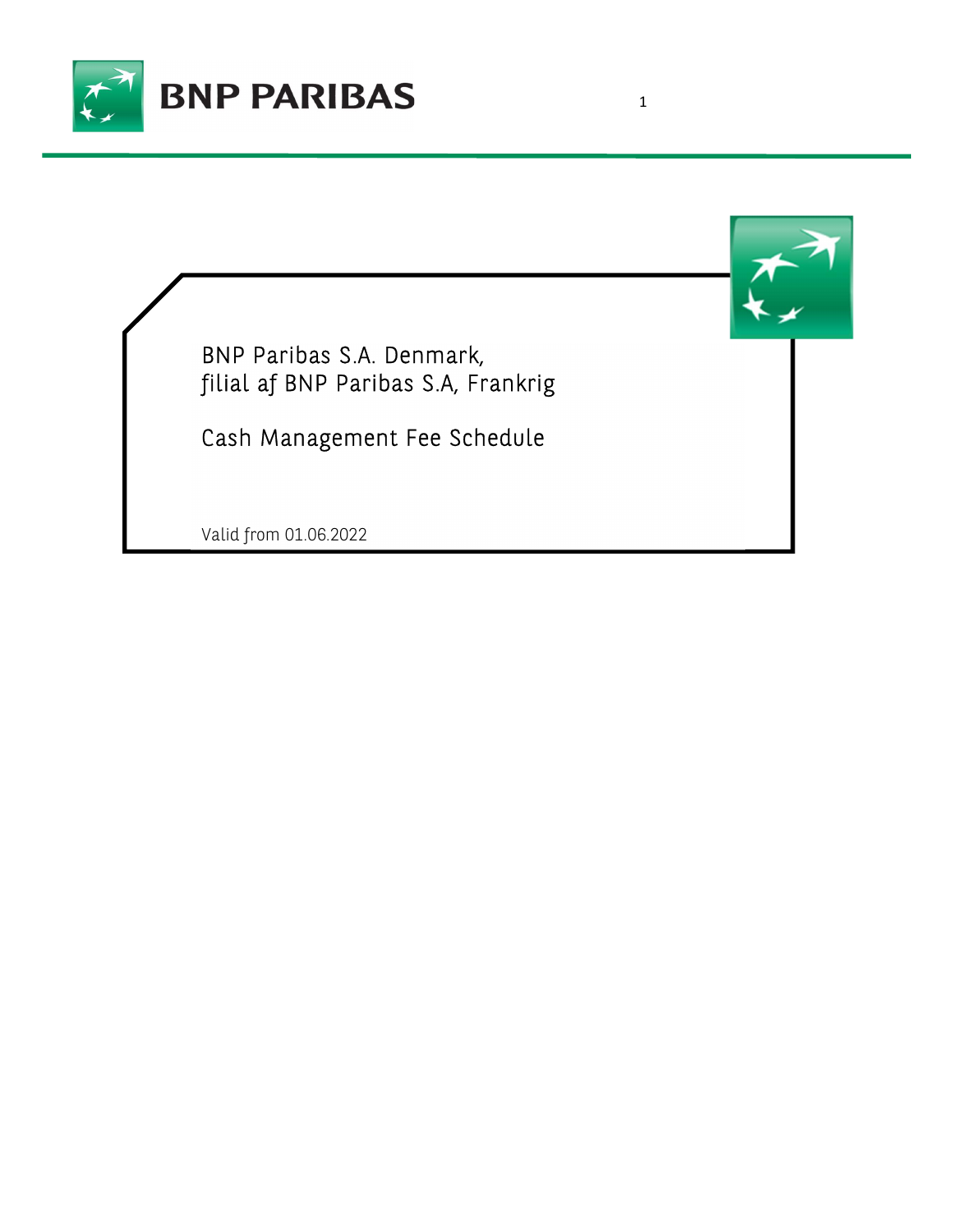

## BNP Paribas S.A. Denmark, filial af BNP Paribas S.A. Frankrig

### Branch Address:

Adelgade 12, 3rd floor 1304 Copenhagen K Denmark Tel: +45 32 71 19 00 SWIFT BIC: FTSBDKKK CVR-number: 38451634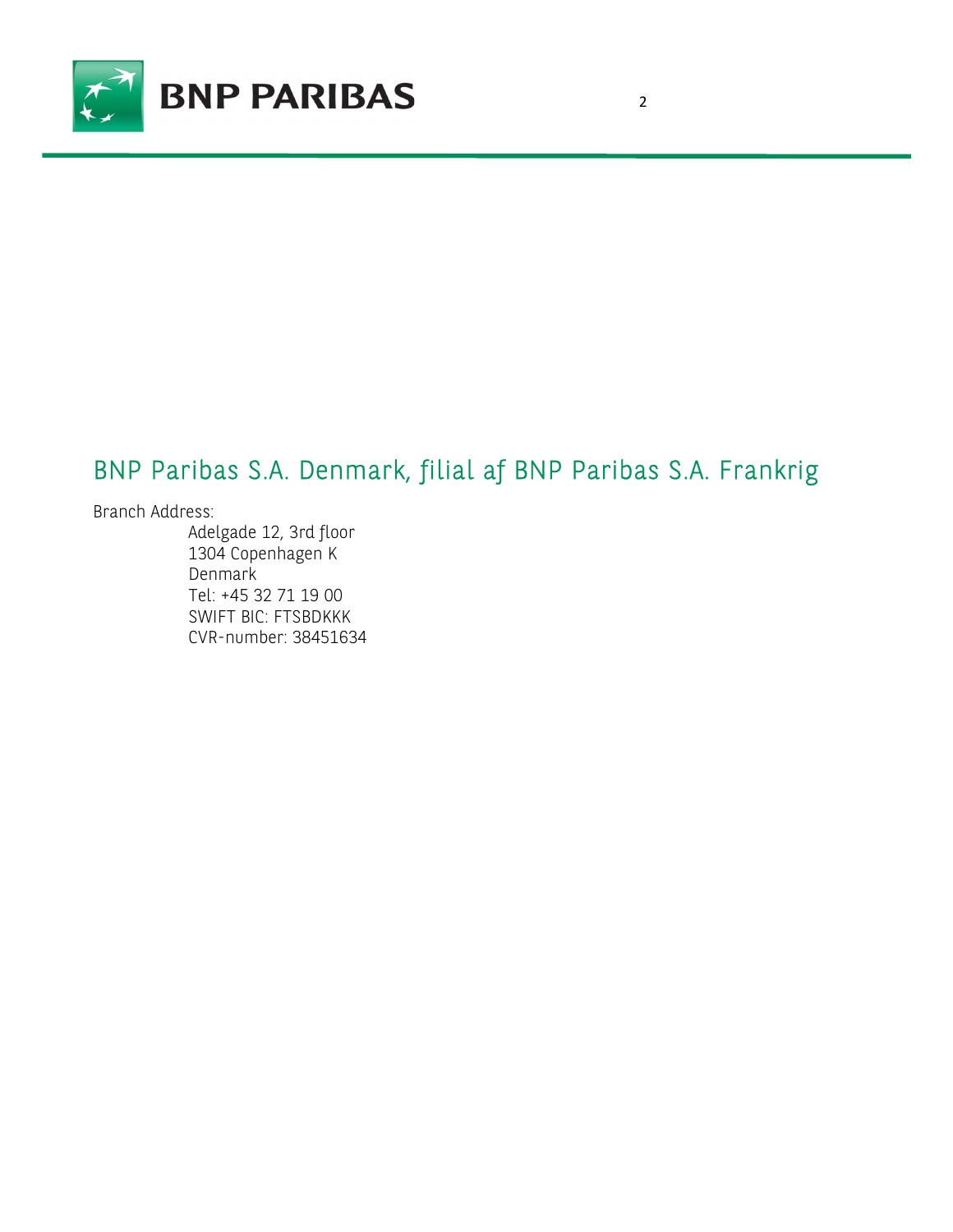

# Transactions & Services - Fees

# Payments

SEPA Payments

| <b>PRODUCT / SERVICE</b>         | <b>PRICING UNIT</b> | <b>PRICE</b> | <b>CURRENCY</b> |  |
|----------------------------------|---------------------|--------------|-----------------|--|
| <b>SEPA Credit Transfer</b>      |                     |              |                 |  |
| SEPA CT - Standard               | /Transaction        | 1.00         | DKK             |  |
| SEPA CT - Same day value         | /Transaction        | 5.00         | DKK             |  |
| SEPA CT - In-house               | /Transaction        | 1.00         | <b>DKK</b>      |  |
| SEPA CT - Intercompany           | /Transaction        | 100.00       | <b>DKK</b>      |  |
| SEPA CT - Salary / Tax / Pension | /Transaction        | 1.00         | DKK.            |  |
| SEPA direct debit (debtor side)  |                     |              |                 |  |
| SEPA DD - CORE (debtor side)     | /Transaction        | 2.00         | <b>DKK</b>      |  |
| SEPA DD - B2B (debtor side)      | /Transaction        | 2.00         | <b>DKK</b>      |  |

Domestic Payments

| <b>PRODUCT / SERVICE</b>                | PRICING UNIT | <b>PRICE</b> | <b>CURRENCY</b> |  |
|-----------------------------------------|--------------|--------------|-----------------|--|
| Domestic Credit Transfer                |              |              |                 |  |
| Domestic CT - Standard                  | /Transaction | 1.00         | <b>DKK</b>      |  |
| Domestic CT - Same day / faster payment | /Transaction | 5.00         | <b>DKK</b>      |  |
| Domestic CT - Urgent (RTGS)             | /Transaction | 250.00       | <b>DKK</b>      |  |
| Domestic CT - In-house                  | /Transaction | 1.00         | DKK.            |  |
| Domestic CT - Intercompany              | /Transaction | 100.00       | DKK.            |  |
| Domestic CT - Salary                    | /Transaction | 1.00         | <b>DKK</b>      |  |
| Domestic CT - FI / Giro card            | /Transaction | 1.00         | <b>DKK</b>      |  |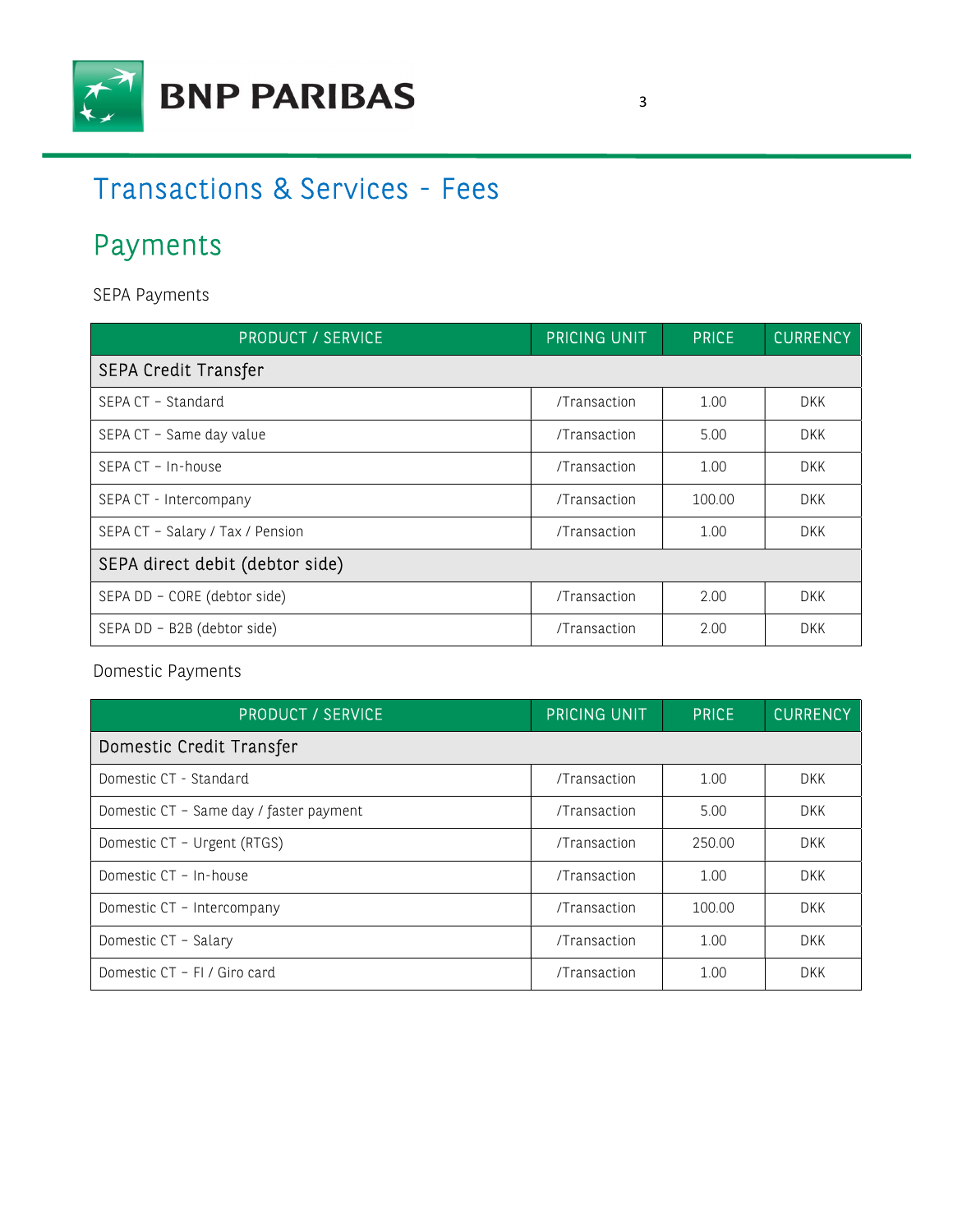

International Payments

| <b>PRODUCT / SERVICE</b>      | <b>PRICING UNIT</b> | <b>PRICE</b> | <b>CURRENCY</b> |
|-------------------------------|---------------------|--------------|-----------------|
| International Credit Transfer |                     |              |                 |
| International CT - Standard   | /Transaction        | 75.00        | <b>DKK</b>      |
| International CT - Urgent     | /Transaction        | 250.00       | <b>DKK</b>      |
| International CT - In-house   | /Transaction        | 75.00        | DKK             |

| <b>PRODUCT / SERVICE</b>        | <b>PRICING UNIT</b> | <b>PRICE</b> | <b>CURRENCY</b> |
|---------------------------------|---------------------|--------------|-----------------|
| International CT - Intercompany | /Transaction        | 100.00       | <b>DKK</b>      |
| Euro RTGS - Urgent              | /Transaction        | 250.00       | <b>DKK</b>      |
| Euro RTGS - Intercompany        | /Transaction        | 100.00       | <b>DKK</b>      |

# Collections

SEPA Receivables

| <b>PRODUCT / SERVICE</b>          | <b>PRICING UNIT</b> | <b>PRICE</b> | <b>CURRENCY</b> |
|-----------------------------------|---------------------|--------------|-----------------|
| SEPA Direct Debit (creditor side) |                     |              |                 |
| SEPA DD - CORE (creditor side)    | /Transaction        | 2.00         | <b>DKK</b>      |
| SEPA DD - B2B (creditor side)     | /Transaction        | 2.00         | <b>DKK</b>      |
| SEPA Credit Transfer (incoming)   |                     |              |                 |
| SEPA CT Incoming - Standard       | /Transaction        | 1.00         | DKK.            |
| SEPA CT incoming - In-house       | /Transaction        | 1.00         | <b>DKK</b>      |
| SEPA CT incoming - Intercompany   | /Transaction        | 1.00         | <b>DKK</b>      |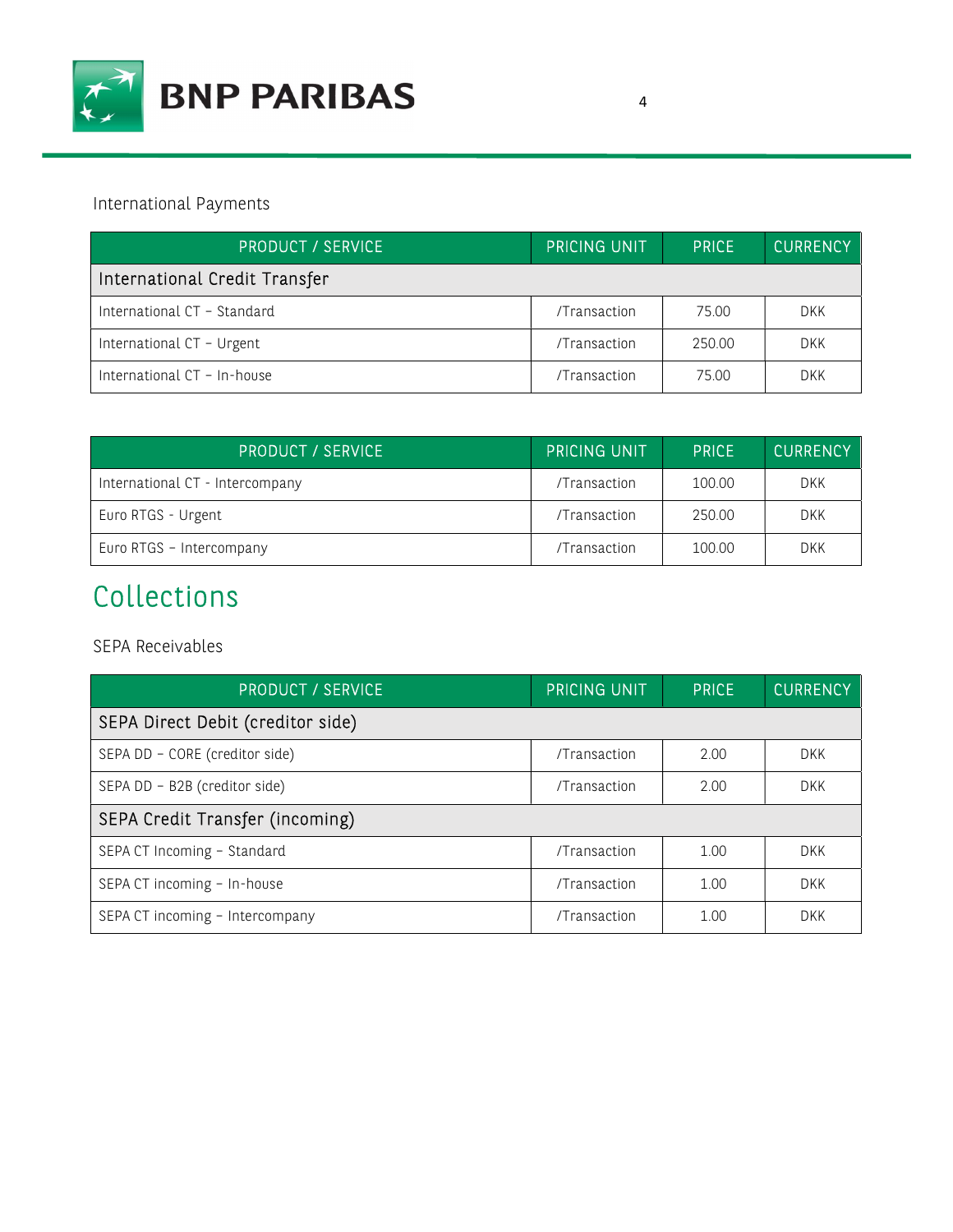

| <b>PRODUCT / SERVICE</b>             | <b>PRICING UNIT</b> | <b>PRICE</b> | <b>CURRENCY</b> |
|--------------------------------------|---------------------|--------------|-----------------|
| Domestic Credit Transfer (incoming)  |                     |              |                 |
| Domestic CT incoming - Standard      | /Transaction        | 1.00         | <b>DKK</b>      |
| Domestic CT incoming - Urgent (RTGS) | /Transaction        | 40.00        | <b>DKK</b>      |
| Domestic CT incoming - FI card       | /Transaction        | 1.00         | <b>DKK</b>      |

### International Receivables

| <b>PRODUCT / SERVICE</b>                 | <b>PRICING UNIT</b> | <b>PRICE</b> | <b>CURRENCY</b> |
|------------------------------------------|---------------------|--------------|-----------------|
| International Credit Transfer (incoming) |                     |              |                 |
| International CT incoming - Standard     | /Transaction        | 40.00        | DKK             |
| International CT incoming - In-house     | /Transaction        | 40.00        | <b>DKK</b>      |
| International CT incoming - Intercompany | /Transaction        | 40.00        | <b>DKK</b>      |

# Other Services

## Transaction Services

| <b>PRODUCT / SERVICE</b>                                                       | <b>PRICING UNIT</b> | <b>PRICE</b> | <b>CURRENCY</b> |  |
|--------------------------------------------------------------------------------|---------------------|--------------|-----------------|--|
| Processing services                                                            |                     |              |                 |  |
| OUR charge                                                                     | /Transaction        | 200.00       | <b>DKK</b>      |  |
| R Transactions                                                                 |                     |              |                 |  |
| SEPA CT - R Transactions (credit)                                              | /Transaction        | 35.00        | <b>DKK</b>      |  |
| International CT - R Transactions                                              | /Transaction        | 40.00        | <b>DKK</b>      |  |
| SEPA DD - R Transactions - CORE (debtor side)                                  | /Transaction        | 10.00        | <b>DKK</b>      |  |
| SEPA DD - R Transactions - B2B (debtor side)                                   | /Transaction        | 10.00        | <b>DKK</b>      |  |
| SEPA DD - Processing fee for a notification about rejection of direct<br>debit | /Transaction        | 10.00        | <b>DKK</b>      |  |
| Repair and non-STP services                                                    |                     |              |                 |  |
| Investigation                                                                  | /Hour               | 800.00       | <b>DKK</b>      |  |
| Manual input                                                                   | /Transaction        | 750.00       | <b>DKK</b>      |  |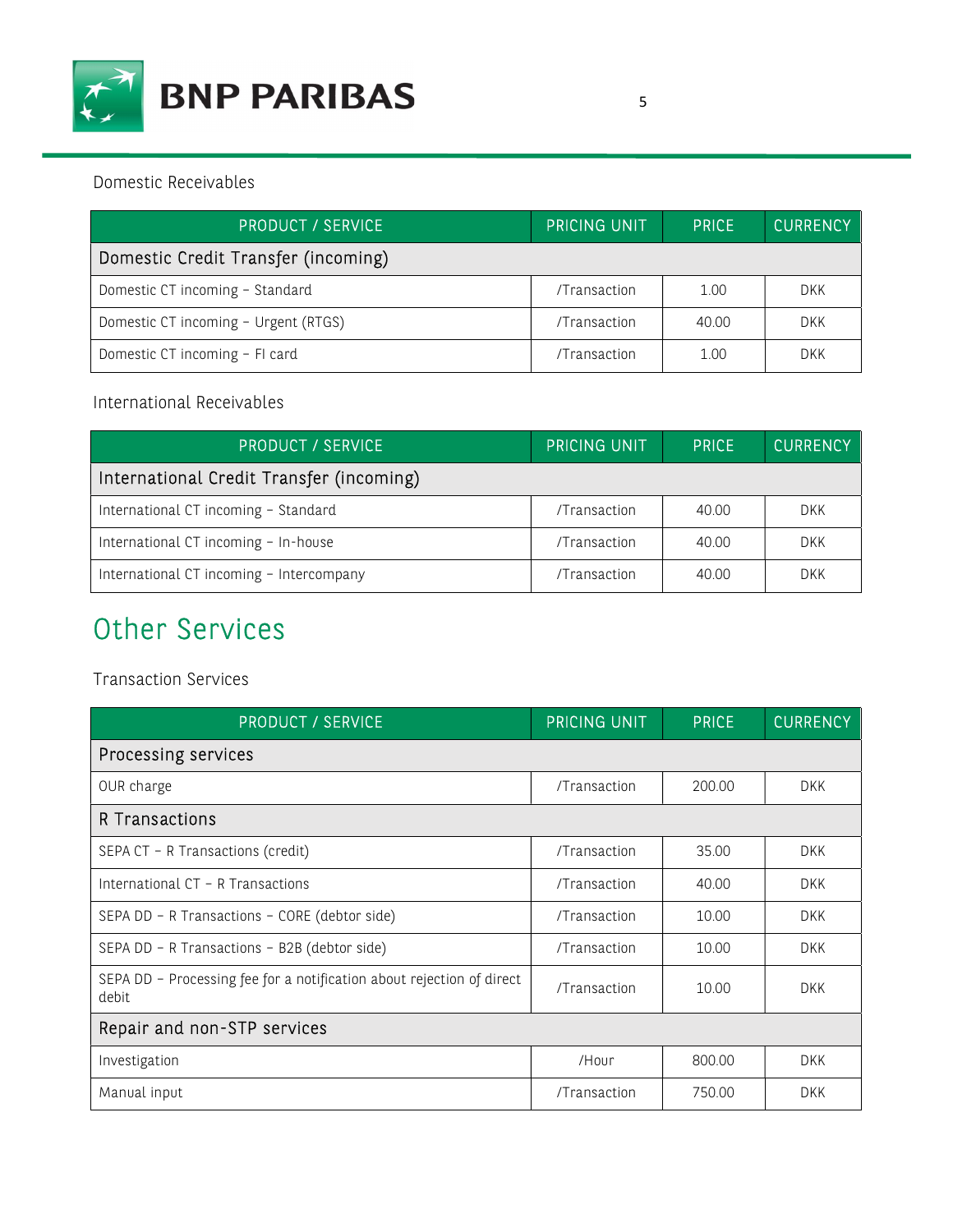

Other Services

| <b>PRODUCT / SERVICE</b>                               | <b>PRICING UNIT</b> | <b>PRICE</b> | <b>CURRENCY</b> |  |
|--------------------------------------------------------|---------------------|--------------|-----------------|--|
| Client Implementation                                  |                     |              |                 |  |
| Cash Management - Client Implementation                | /Implementation     | 7,500.00     | <b>DKK</b>      |  |
| Certification                                          |                     |              |                 |  |
| Audit certificate upon customer request                | /Occurrence         | 750.00       | <b>DKK</b>      |  |
| Client services support                                |                     |              |                 |  |
| Client services support upon customer request          | /Hour               | 800.00       | DKK             |  |
| Cash Customer Services (CCS)                           | /Month              | 2,475.00     | DKK.            |  |
| Production of duplicate document upon customer request | /Occurrence         | 400.00       | <b>DKK</b>      |  |
| Copy of SWIFT message                                  | /Occurrence         | 375,00       | DKK             |  |
| Account maintenance                                    | /Month              | 900          | <b>DKK</b>      |  |

# Liquidity Management

Physical Pooling

| <b>PRODUCT / SERVICE</b>                                                         | <b>PRICING UNIT</b> | <b>PRICE</b> | <b>CURRENCY</b> |  |
|----------------------------------------------------------------------------------|---------------------|--------------|-----------------|--|
| Physical Pooling - Cash Concentration                                            |                     |              |                 |  |
| Physical Pooling - Implementation fee                                            | /Implementation     | 7,500.00     | <b>DKK</b>      |  |
| Physical Pooling - Master account                                                | /Month              | 225.00       | DKK             |  |
| Physical Pooling - Participating account - Within BNPP                           | /Month              | 225.00       | <b>DKK</b>      |  |
| Physical Pooling - Participating account -3rd party bank                         | /Month              | 750.00       | DKK.            |  |
| Physical Pooling - Cash Concentration - Balance alert email                      | /Month              | 75.00        | <b>DKK</b>      |  |
| Physical Pooling - Cash Intercompany                                             |                     |              |                 |  |
| Physical Pooling - Cash Intercompany - Lending / Borrowing<br>position statement | /Month              | 150.00       | <b>DKK</b>      |  |
| Physical Pooling - Cash Intercompany - Lending / Borrowing<br>interest statement | /Month              | 150.00       | <b>DKK</b>      |  |
| Physical Pooling - Cash Intercompany - Lending / Borrowing email<br>alerts       | /Month              | 35.00        | <b>DKK</b>      |  |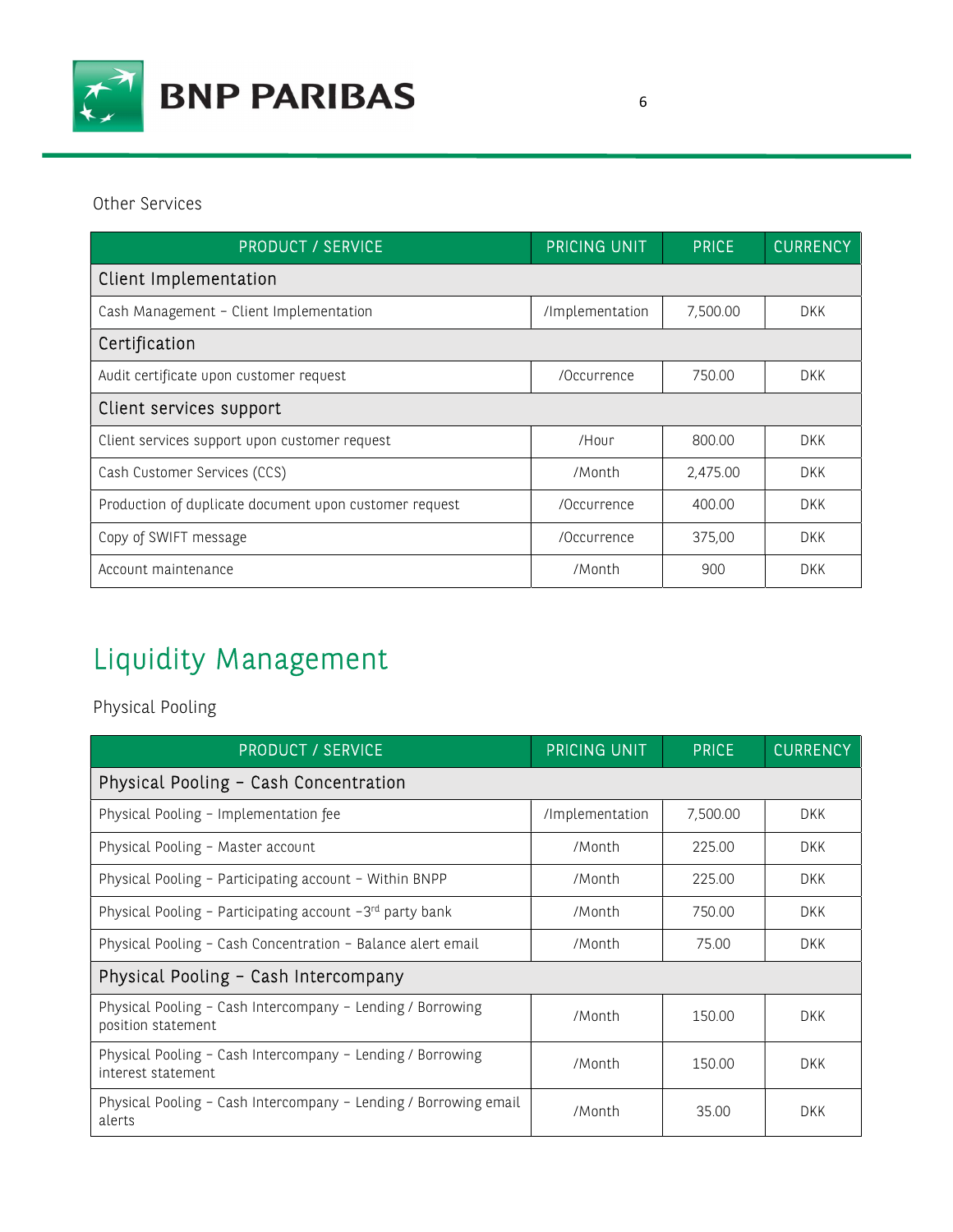

# Channels and Information Reporting

Connexis

| <b>PRODUCT / SERVICE</b>                                                            | <b>PRICING UNIT</b> | <b>PRICE</b> | <b>CURRENCY</b> |  |
|-------------------------------------------------------------------------------------|---------------------|--------------|-----------------|--|
| Connexis Cash - Implementation                                                      |                     |              |                 |  |
| Connexis Cash - Implementation fee                                                  | /Implementation     | 3,750.00     | DKK.            |  |
| Connexis Cash - Additional training session - At client site                        | /Training           | 2,500.00     | <b>DKK</b>      |  |
| Connexis Cash - Additional training session - Remote                                | /Training           | 1,200.00     | DKK.            |  |
| Connexis Cash - Servicing                                                           |                     |              |                 |  |
| Connexis Cash - Servicing fee - Reporting & Cash modules                            | /Month              | 400.00       | <b>DKK</b>      |  |
| Connexis Cash - Servicing fee - Liquidity Management module -<br>Cash Intercompany  | /Month              | 150.00       | <b>DKK</b>      |  |
| Connexis Cash - Servicing fee - Reporting module - $3rd$ party bank                 | /Month              | 400.00       | <b>DKK</b>      |  |
| Connexis Cash - Servicing fee - Liquidity Management module -<br>Cash Concentration | /Month              | 1,500.00     | <b>DKK</b>      |  |

| Connexis Cash - Servicing fee - Reporting & Cash modules - 3rd<br>party bank | /Month          | 750.00    | DKK.       |  |
|------------------------------------------------------------------------------|-----------------|-----------|------------|--|
| Connexis Cash - Servicing fee - Gateway Online                               | /Month          | 2,625.00  | <b>DKK</b> |  |
| Connexis Cash - Servicing fee - Copy of MT103                                | /Month          | 375.00    | DKK.       |  |
| Connexis Cash - Other Services                                               |                 |           |            |  |
| Connexis Cash - Other Services - Security token                              | /Token          | 225.00    | <b>DKK</b> |  |
| Connexis Cash - Other services - Update user token                           | /Token          | 75.00     | <b>DKK</b> |  |
| Connexis Cash - Other services - Block / unblock user                        | /Event          | 75.00     | <b>DKK</b> |  |
| <b>Connexis Gateway</b>                                                      |                 |           |            |  |
| Connexis Gateway - Implementation fee                                        | /Implementation | 22,500.00 | <b>DKK</b> |  |
| Connexis Gateway - Servicing fee - Reporting module                          | /Month          | 500.00    | <b>DKK</b> |  |
| Connexis Gateway - Servicing fee - Reporting & Cash modules                  | /Month          | 750.00    | <b>DKK</b> |  |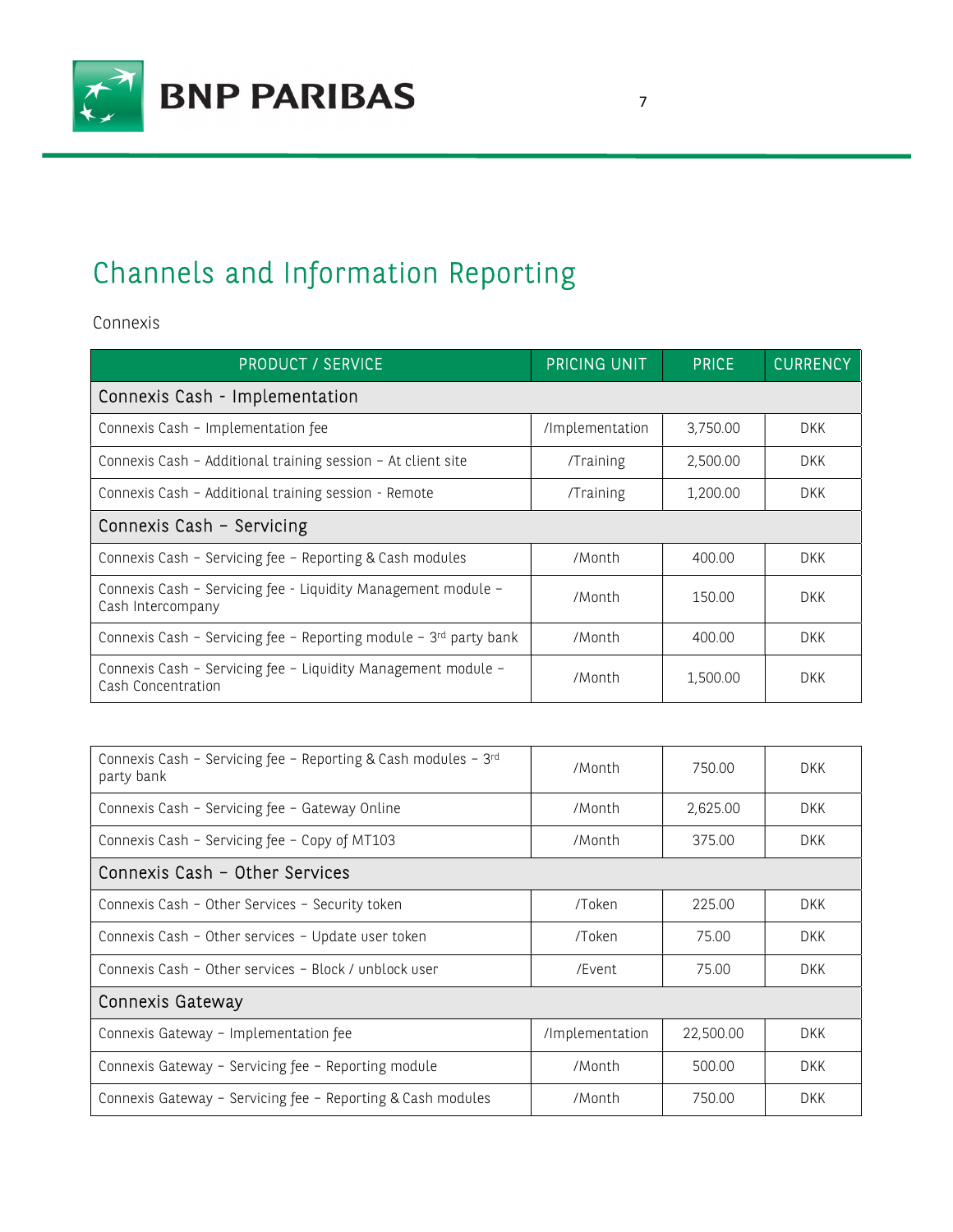

### SWIFTNET

| <b>PRODUCT / SERVICE</b>                                                       | <b>PRICING UNIT</b> | <b>PRICE</b> | <b>CURRENCY</b> |  |
|--------------------------------------------------------------------------------|---------------------|--------------|-----------------|--|
| <b>SWIFTNET Implementation</b>                                                 |                     |              |                 |  |
| SWIFTNET - Implementation fee                                                  | /Implementation     | 15,000.00    | <b>DKK</b>      |  |
| SWIFTNET - Servicing                                                           |                     |              |                 |  |
| SWIFTNET - Servicing fee - Client to bank & bank to client                     | /Month              | 375.00       | <b>DKK</b>      |  |
| SWIFTNET - Servicing fee - Client to bank & bank to client - 3rd<br>party bank | /Month              | 525.00       | DKK.            |  |
| SWIFTNET - Servicing fee - Bank to client - $3rd$ party bank                   | /Month              | 525.00       | <b>DKK</b>      |  |
| SWIFTNET - Other Services                                                      |                     |              |                 |  |
| SWIFTNET- Other services - Security token (3Skey)                              | /Item               | 690.00       | <b>DKK</b>      |  |

Global EBICS

| <b>PRODUCT 7 SERVICE</b>                                                         | <b>PRICING UNIT</b> | <b>PRICE</b> | <b>CURRENCY</b> |  |  |
|----------------------------------------------------------------------------------|---------------------|--------------|-----------------|--|--|
| Global EBICS - Implementation                                                    |                     |              |                 |  |  |
| Global EBICS - Implementation fee                                                | /Implementation     | 15,000.00    | DKK.            |  |  |
| Global EBICS - Servicing                                                         |                     |              |                 |  |  |
| Global EBICS - Servicing fee - Client to bank & bank to client                   | /Month              | 400.00       | <b>DKK</b>      |  |  |
| Global EBICS - Servicing fee - Client to bank & bank to client-3rd<br>party bank | /Month              | 525.00       | DKK.            |  |  |
| Global EBICS - Servicing fee - Bank to client                                    | /Month              | 400.00       | DKK.            |  |  |
| Global EBICS - Servicing fee - Bank to client - 3rd party bank                   | /Month              | 525.00       | <b>DKK</b>      |  |  |
| Global EBICS - Other Services                                                    |                     |              |                 |  |  |
| Global EBICS - Other services - Security token (3Skey)                           | /Item               | 690.00       | <b>DKK</b>      |  |  |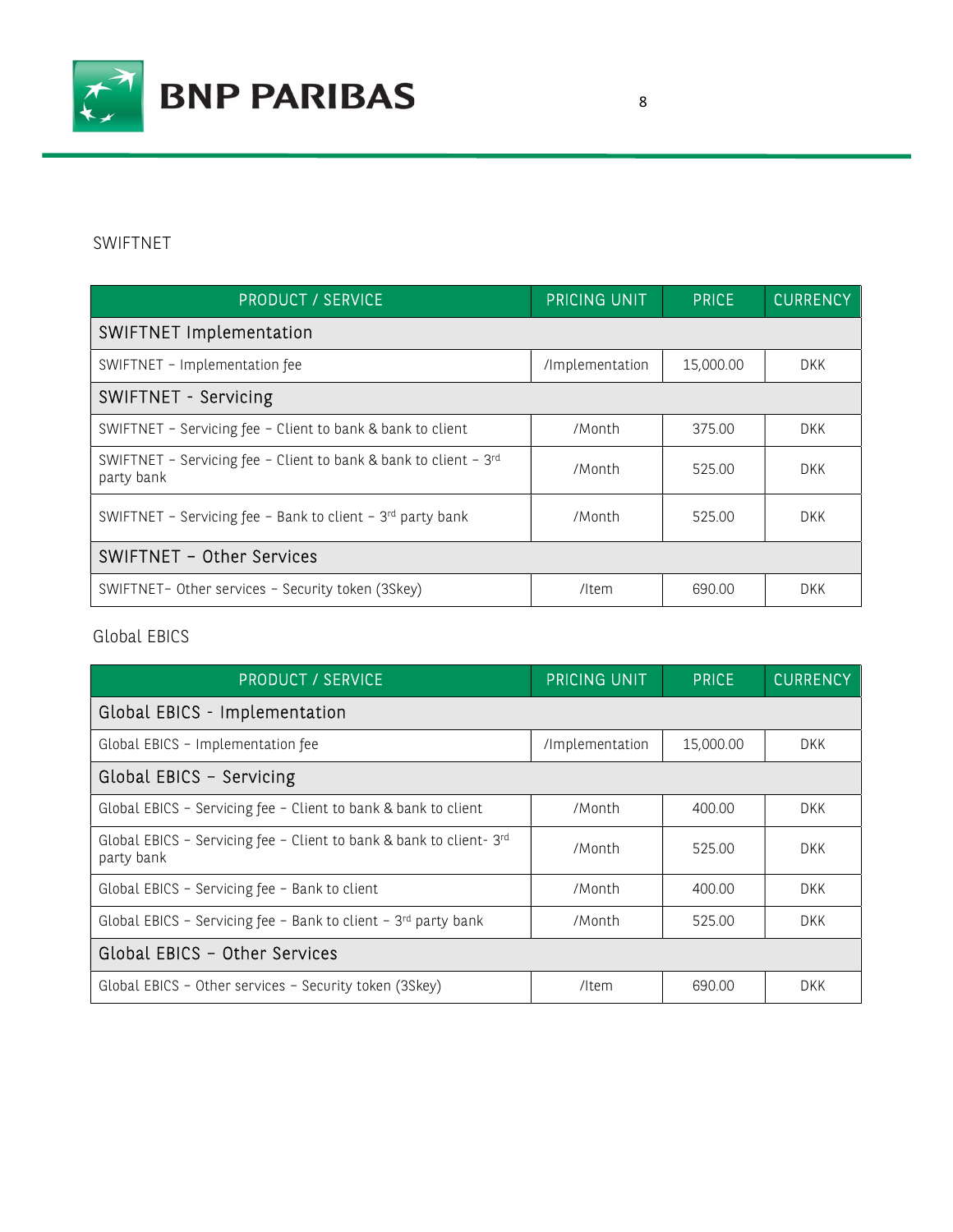

Data exchange

| <b>PRODUCT / SERVICE</b>                  | <b>PRICING UNIT</b> | <b>PRICE</b> | <b>CURRENCY</b> |
|-------------------------------------------|---------------------|--------------|-----------------|
| <b>Account Statement</b>                  |                     |              |                 |
| Account Statement - Standard - Electronic | /Month              | 110.00       | <b>DKK</b>      |
| Account Statement - Premium - Electronic  | /Month              | 180.00       | <b>DKK</b>      |
| <b>Transaction Reporting</b>              |                     |              |                 |
| Reception of MT101                        | /Month              | 850.00       | DKK.            |
| Local Services                            |                     |              |                 |
| Local reporting DK - FI Card reporting    | /Month              | 400.00       | <b>DKK</b>      |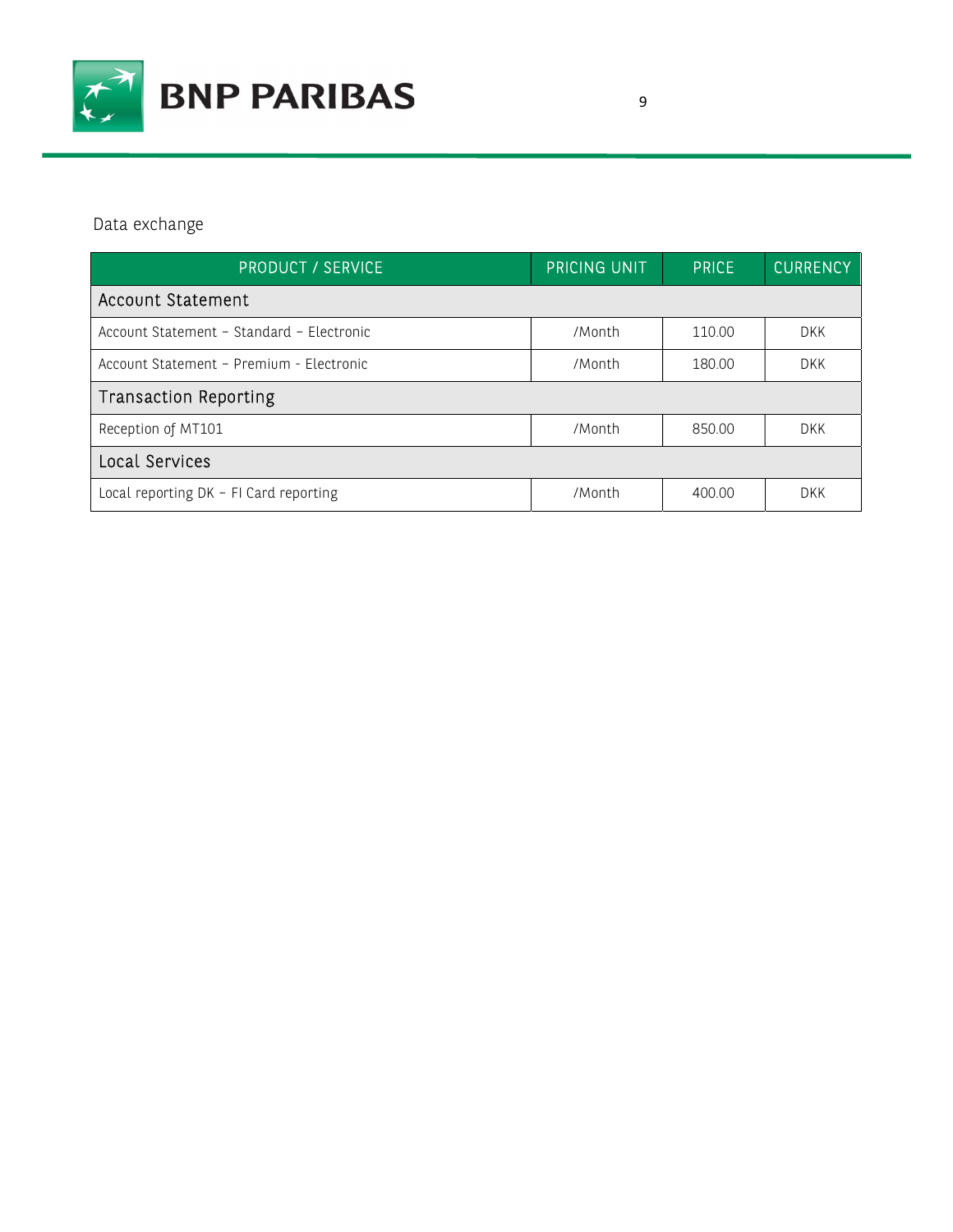

## Terms & Conditions

## General Information

All charges are in DKK.

Charges are applied for standard transaction volumes. Unless otherwise is agreed fees will be debited your account in the beginning of each month.

Payments marked with charge code OUR are subject to surcharge according to the price list. No further fees in relation to charge code OUR will be applied after execution.

The scale of charges is subject to the general terms and conditions of BNP Paribas S.A. Denmark, filial af BNP Paribas S.A. Frankrig which also reserves the right to charge additional fees for other services not listed in this catalogue.

## Value Dates and Execution Time

The value dates for electronic payment transactions are stated below.

Domestic Transfers

Standard transfer (Account to Account) the value date will be the Bank Business Day of booking and the execution date will be the Bank Business Day of booking + 1 Bank Business Day.

For FI and Giro the value date will be the Bank Business Day of booking and the execution date will be the Bank Business Day of booking + 1 Bank Business Day.

Via Danish Central Bank the value date will be the Bank Business Day of booking and the execution date will be the Bank Business Day of booking.

Same-Day-Value transfer (SDVA) the value date will be the Bank Business Day of booking and the execution date will be the Bank Business Day of booking.

For domestic incoming, the value date will be Bank Business Day on which the funds are available.

SEPA Transfers

For a SEPA Credit Transfer, the value date will be the Bank Business Day of booking and the execution date will be the Bank Business Day of booking +1 Bank Business Day.

For a SEPA Credit Transfer Urgent, the value date will be the Bank Business Day of booking and the execution date will be the Bank Business Day of booking.

For SEPA incoming, the value date will be Bank Business Day on which funds are available.

#### International Transfers

### Outgoing payments without currency conversion

Standard payment (non-urgent): the value date will be Bank Business Day of booking and the execution date will be the Bank Business Day of booking + 1 Bank Business Day.

Urgent, INTC, CORT:

The value date will be Bank Business Day of booking and the execution date will be the Bank Business Day of booking

### Outgoing payments with currency conversion

Standard payments in EEA currencies with destination within EEA: the value date will be Bank Business Day of booking and the execution date will be the Bank Business Day of booking + 1 Bank Business Day.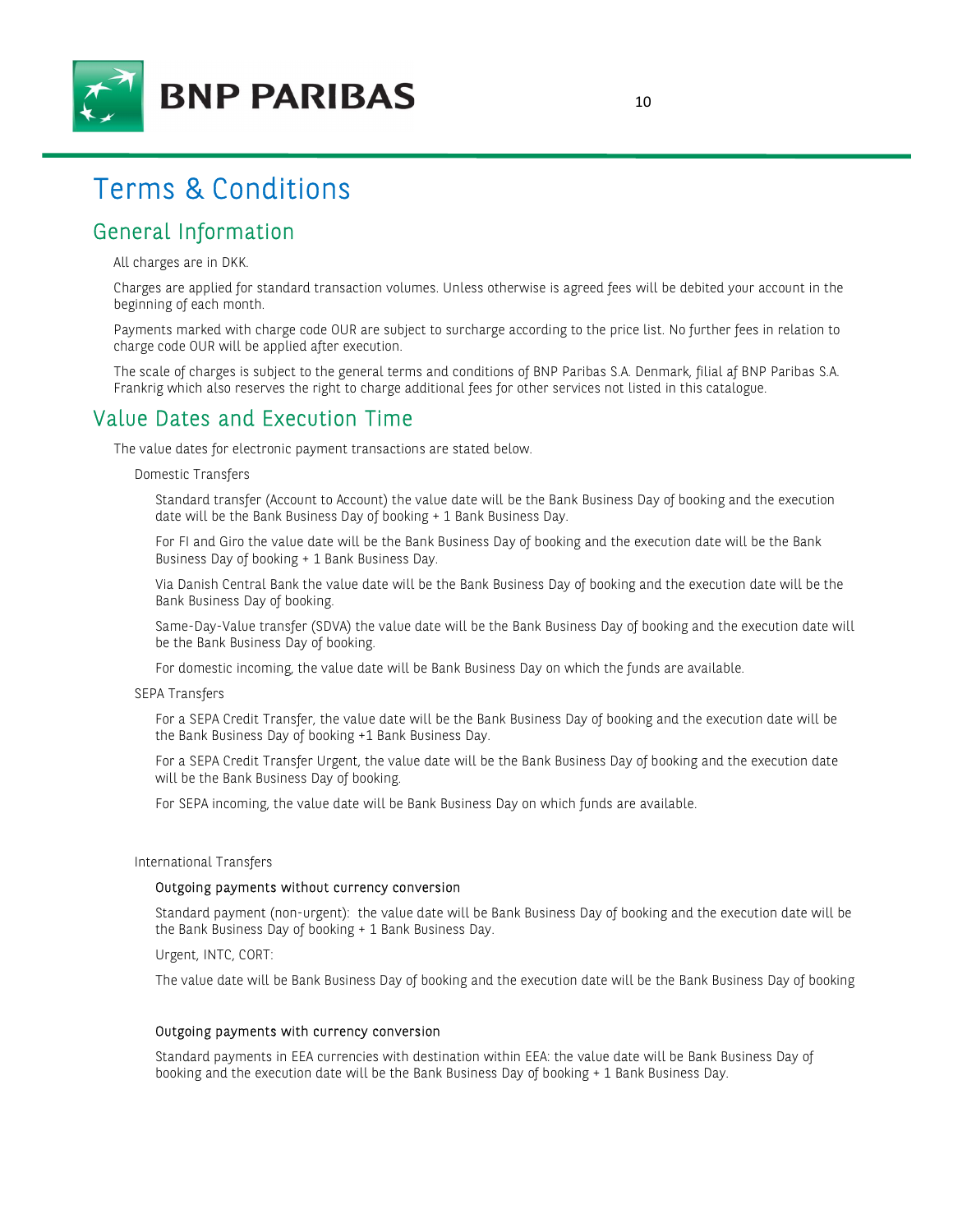

Standard payments in other currencies: the value date will be Bank Business Day of booking and the execution date will be the Bank Business Day of booking + 2 Bank Business Days.

URGP, SDVA, INTC, CORT: the value date will be Bank Business Day of booking and the execution date will be the Bank Business Day of booking

NB! The execution time may be extended depending on the time zone of the payment currency or destination.

### Incoming payments without currency conversion

Standard payments (non-urgent) EEA payment currency: The value date will be Bank Business Day on which the funds are available URGP, SDVA, INTC, CORT: The value date will be Bank Business Day on which the funds are available.

#### Incoming payments with currency conversion

Standard payments EEA currencies: The value date will be Bank Business Day on which the funds are available Standard payments (non-urgent) other currencies:

The value date will be Bank Business Day on which the funds are available + 2 Bank Business Days

URGP, SDVA, INTC, CORT: The value date will be Bank Business Day on which the funds are available.

Currency conversions involving exotic currencies may take extra days extra both for incoming and outgoing payments.

## Cut-Off Times

The Bank executes payment on orders on Bank Business Days. The Bank has established cut-off times for the Payment Order Receipt Time.

Cut-off times (COT) define the end of a Bank Business Day in relation to, but not limited to, Payment Order Receipt Time, value dates, receipt of funds and possibility of revocation of payment orders.

In determining the point in time of receipt of order:

Any order received by the Bank before cut-off time on any given Bank Business Day will be treated the same Bank Business Day;

Any order received by the Bank at or after the cut-off time on any given Bank Business Day shall be treated the next Bank Business Day; and

Any order received by the Bank on a day which is not a Bank Business Day will be treated the next Bank Business Day.

Domestic Transfers

The cut-off time for domestic standard transfer is D-1 15:00.

The cut-off time for SDVA is D 10:30.

The cut-off time for domestic Urgent transfer via the Danish Central Bank is D 11:00.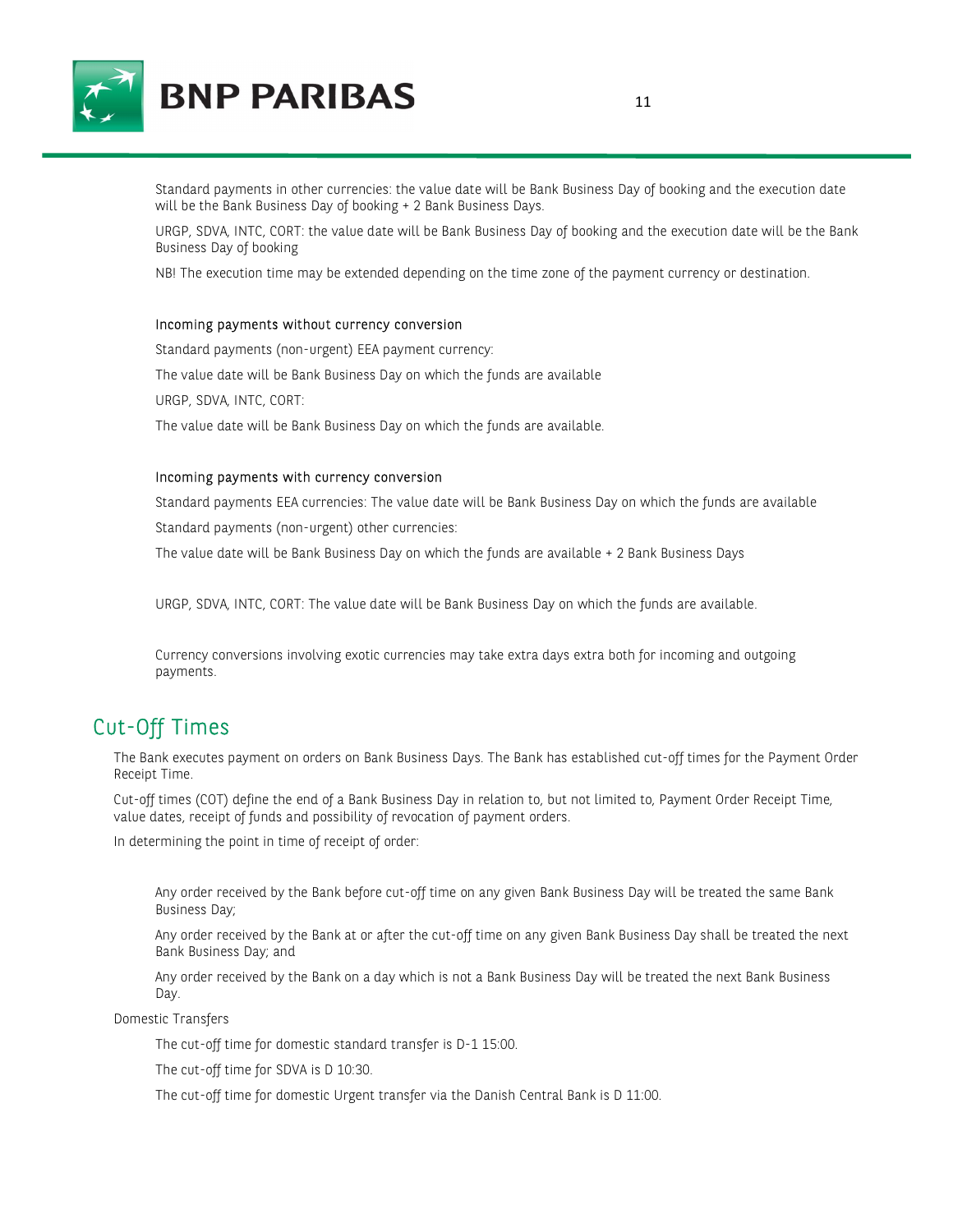

The cut-off time for incoming domestic is D 14:00. SEPA Transfers The cut-off time for standard EUR payments is D-1 17:00. The cut-off time for Urgent EUR payments is D 14:00. The cut-off time for incoming SEPA transfers is D 15:00. International Transfers The cut-off time for non-Urgent transfers in DKK is D-1 10:00. The cut-off time for Urgent transfers in DKK is D 10:00. The cut-off time for non-Urgent Transfers in EUR is D-1 16:00. The cut-off time for Urgent transfers in EUR D 16:00. The cut-off time for non-Urgent transfers in GBP is D-2 15:00. The cut-off time for Urgent transfers in GBP is D 15:00. The cut-off time for non-Urgent transfers in NOK is D-1 10:00. The cut-off time for Urgent transfers in NOK is D 10:00. The cut-off time for non-Urgent transfers in SEK is D-1 11:00. The cut-off time for Urgent transfers in SEK is D 11:00. The cut-off time for non-Urgent transfers in USD is D-2 16:00. The cut-off time for Urgent transfers in USD D 16:00.

The cut-off time for incoming currency transfer is equal to the above cut-off time per currency.

D= day when funds are available at Beneficiary's Bank = Settlement Date.

Cut-off times for currencies not mentioned above are available upon request (in which case the applicable conditions will be given prior to the ordering).

## Interest Rates

The Bank applies the following credit interest rates:

Interest rate on DKK is CIBOR T/N -0,50%. Interest rate on NOK is NOWA -0,70%. Interest rate on SEK is STIBOR T/N -0,50%. Interest rate on EUR credit balances is €STR -0,065%.

Interest rates for credit balances in other currencies are available on request.

Credit interest in some currencies may be negative.

The Bank is entitled to demand interest at a higher rate than the standard rate, if unauthorized overdraft is made or an amount due is in arrears. The Bank may charge a service fee for any reminders sent.